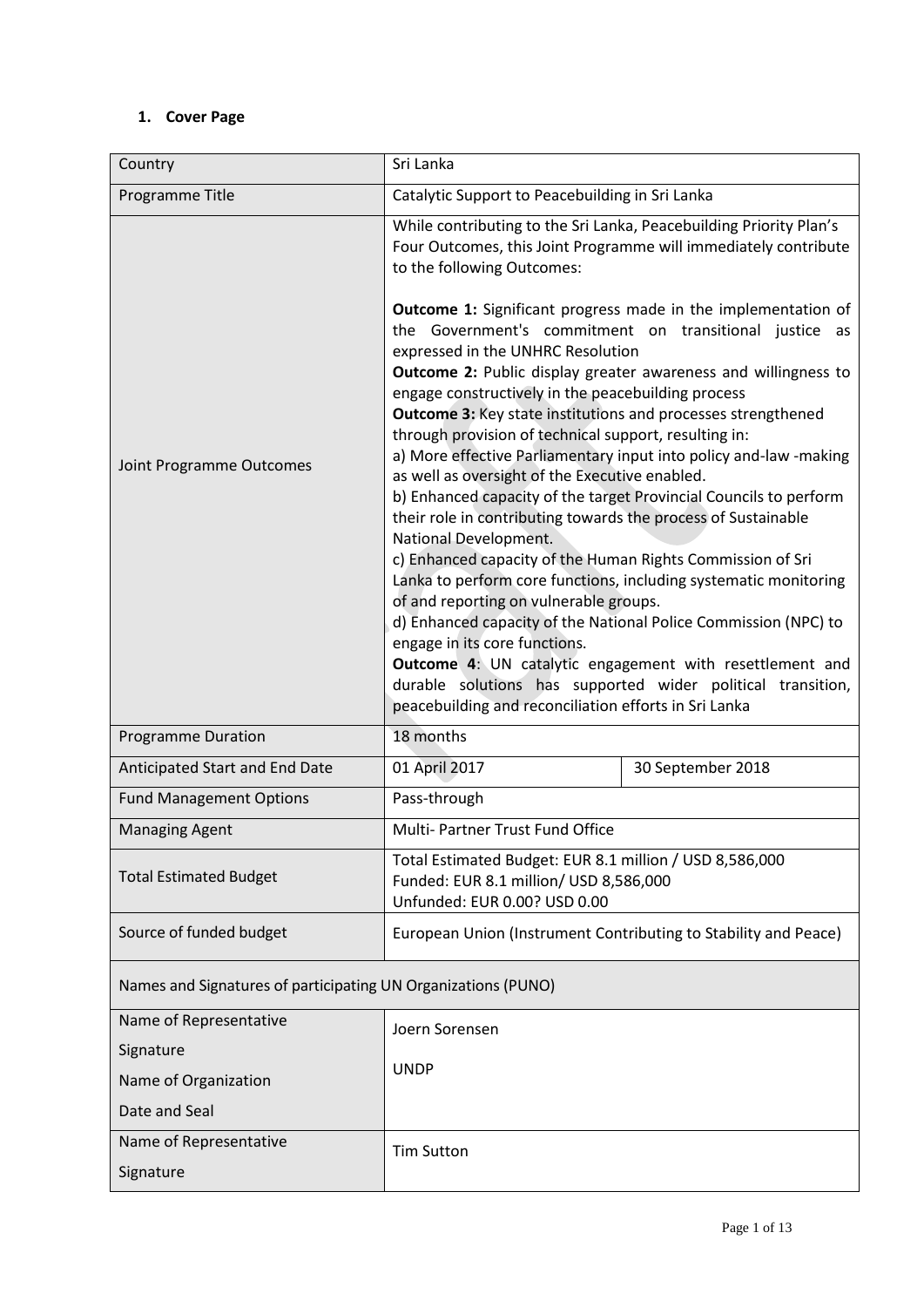| Name of Organization<br>Date and Seal | <b>UNICEF</b>      |
|---------------------------------------|--------------------|
| Name of Representative<br>Signature   | Yoshinobu Fukasawa |
| Name of Organization<br>Date and Seal | <b>UNHABITAT</b>   |

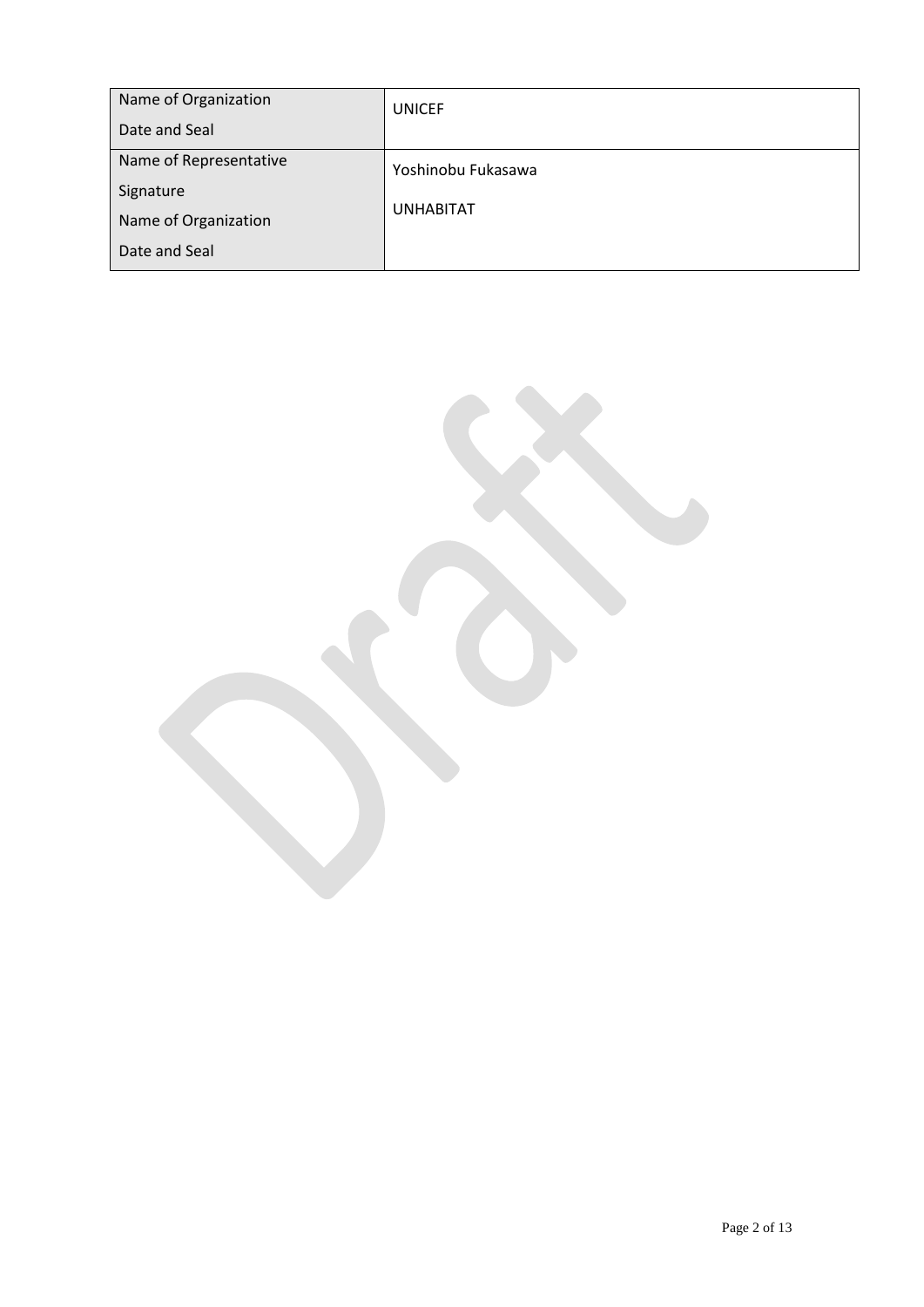### **2. Executive Summary**

The Sri Lankan ethno-political conflict has predominantly been about a conflict between the state and its citizens<sup>1</sup>. Whilst there have been conflicts between different communities at the ground level, they have escalated largely due to the politicization of issues by national actors. The ethno-politicization of the state has resulted in discriminatory policies and practices in employment, education, public security, land use, civic administration, etc., which have infringed the civic and political as well as socio-economic and cultural rights of minorities, and had a devastating impact on their trust and confidence in the state. However, since the political transition in 2015, people have had high expectations for tangible positive changes in society.

With a view to addressing the complex issues that have negatively impacted upon the social fabric of Sri Lanka, the Government moved forward with the design and rolling out of the country's transitional justice process, together with constitutional reform and wider reforms processes. These efforts also contribute to meeting the Government's obligations under the October 2015, Human Rights Council (HRC) Resolution entitled "Promoting reconciliation, accountability and human rights in Sri Lanka" which was adopted by consensus and co-sponsored by Sri Lanka. The Government with the support of the UN also formulated **Sri Lanka's Peacebuilding Priority Plan,** with a view to identifying priority actions needed to address issues relating to the four pillars of i) transitional justice, ii) reconciliation, iii) good governance and iv) resettlement and durable solutions, which have the following overarching Outcomes<sup>2</sup>:

1. Transitional Justice implemented to help reconcile and heal Sri Lankan society

2. Sri Lankan society with peaceful co-existence and a sense of belonging

3. All Sri Lankan people feel safe, and trust the Government to effectively, efficiently, equitably and transparently respond to their needs

4. People displaced by the conflict (IDPs, IDP returnees and refugee returnees) have a core grievance addressed through access to land and rebuilding of their lives

Therefore, this Joint Programme aims to capitalize on this unique window of opportunity to provide catalytic support to the Government, to consolidate the democracy gains that have been made since 2015 and sustaining peace, by providing support to priorities identified in the PPP. It is expected that the technical assistance and capacity development support, which would be provided by the UN system, to the institutions and processes identified in this Programme will reinforce pressure points which are essential to address obstacles to long-term peace and reconciliation as well as sustaining the country on the path to social transformation.

The intended beneficiaries and partners of the Joint Programme include, Government and State Institutions of Sri Lanka (including Provincial Administrations, Parliament, National Police Commission, Human Rights Commission, Secretariat for Coordinating Reconciliation Mechanisms, Ministry of Prison Reforms, Rehabilitation, Resettlement and Hindu Religious Affairs ,the Survey Department, Land Commissioner's Department, "Bim Saviya" Programme), civil society organisations and community based associations including victim and other affected communities (including victims of conflict and human rights violations and abuses, families affected by conflict related displacement, marginalized and excluded groups).

This Joint Programme will be funded by the European Union, and managed and implemented by UNDP, UNICEF and UN-Habitat as the Participating UN Organizations (PNUOs), with technical support from partner UN Agencies (OHCHR, UNHCHR and UNWOMEN) where relevant.

 $\overline{a}$ 

<sup>1</sup> Peacebuilding Context Assessment, Sri Lanka 2016 (Nishan de Mel and Rajesh Venugopal)

<sup>&</sup>lt;sup>2</sup>PPP Outcome Statements are in March 2017 in the process of being reviewed, reformulated and validated.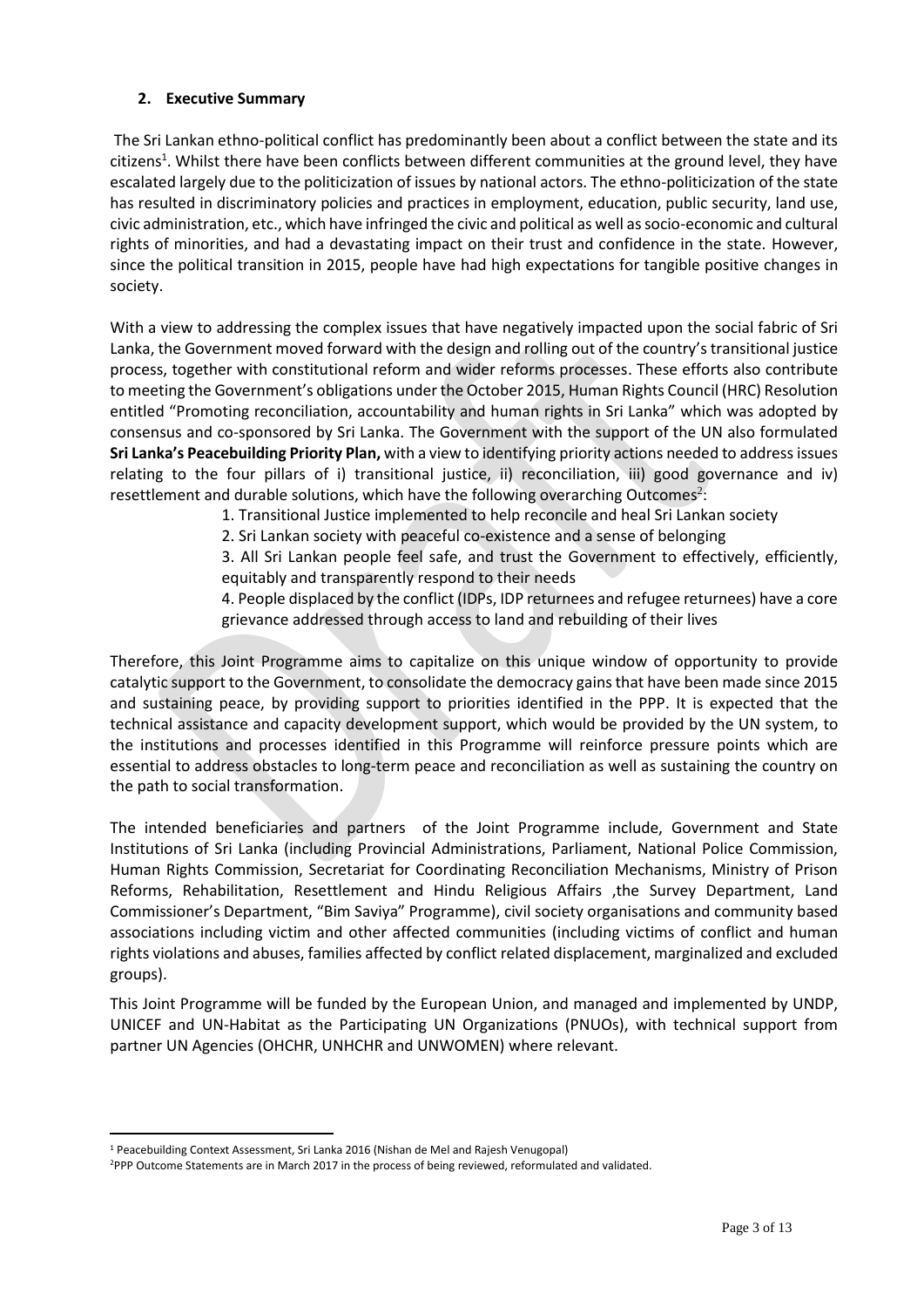### **3. Situation Analysis**

The political transition in January 2015, and the formation of a national interim Government, created a new window of opportunity for building peace in Sri Lanka. President Maithripala Sirisena and Prime Minister Ranil Wickremasinghe stated that they are politically committed to securing long term peace and reconciliation premised on principles of good governance, including strengthening of democratic institutions. Following the peaceful parliamentary elections in August 2015, which sustained the President's reformist agenda, a joint pledge was made by the leaders of the country's two largest political parties to ensure "ethnic and religious reconciliation" and undertake further constitutional reforms to promote ethnic unity and uphold the rights of minorities. In October 2015, the Human Rights Council (HRC) Resolution entitled "Promoting reconciliation, accountability and human rights in Sri Lanka" was adopted by consensus with the co-sponsorship of Sri Lanka.

The Resolution welcomed the commitment of the Government of Sri Lanka to undertake a comprehensive approach to dealing with the past, and set the ground for the Government to move forward with a nationally owned and victim-centric transitional justice process that addresses the needs of the people of Sri Lanka and advances accountability and reconciliation for all. Amongst those that the transitional justice will aim to support are victims of torture, people injured through suicide bombings, those forcibly recruited and the families of over 16'000 missing persons, including over 5'100 security forces personnel Missing in Action<sup>3</sup>.

The Resolution also welcomed the steps taken to strengthen good governance and democratic institutions in support of peacebuilding. It noted with interest the passage and operationalization of the 19th Amendment to the Constitution of Sri Lanka and its contribution to the promotion of democratic governance and independent oversight of key institutions. It further appreciated the Government's commitment to a political settlement by taking the necessary constitutional measures, encouraged the Government's efforts to fulfil its commitments on the devolution of political authority, and in that regard asked that the Government ensures that Provincial Councils are able to operate effectively, in accordance with the 13th Amendment to the Constitution of Sri Lanka.

The Resolution also called upon the International Community, including the United Nations, to support the Government in delivering durable solutions for Internally Displaced Persons (IDPs). Whilst over 2,000 families have been supported to return home since 2015, it is estimated that 43,607 people (13,670 families) remain displaced and living with host families or in welfare centres<sup>4</sup>.

The High Commissioner for Human Rights at the end of his mission to Sri Lanka from 4 to 9 February 2016 welcomed the commitment to implementing the HRC resolution and highlighted the links between the transitional justice agenda and broader constitutional, security sector and institutional reform. He reiterated that the international community, including the United Nations, remain ready to provide assistance. The Special Rapporteur on the promotion of truth, justice, reparation and guarantees of nonrecurrence, Mr. Pablo de Greiff, in his visit from 26 January to 1 February 2016, observed some gaps in terms of dedicated capacity and available expertise as well as the articulation of an overarching policy that reflects the various, but interlinked, components of a comprehensive transitional justice agenda. He underlined the importance of initiating credible and robust processes, including through the establishment of strong institutions, to deliver results and to turn the Government's commitments into reality.

Furthermore, following the Parliamentary elections in August 2015, and as provided for in the manifestos as well as the Memorandum of Understanding establishing the National Unity Government, the revision of the Constitution of Sri Lanka is considered as a foremost priority in introducing governance reforms. In

3 ICRC, July 2016

 $\overline{a}$ 

<sup>4</sup> Ministry of Resettlement website, data as of 31 July 2016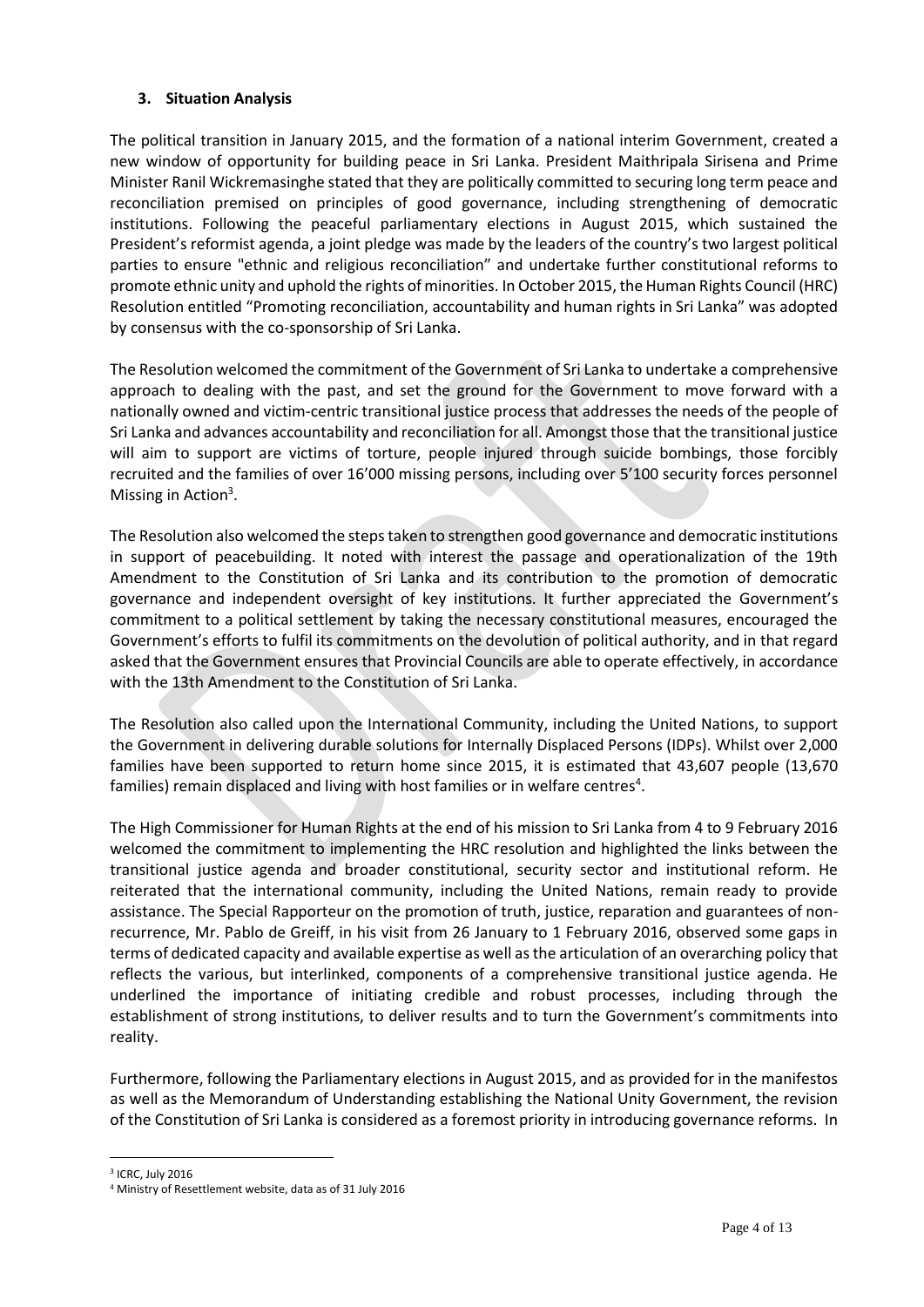order to initiate the new constitution making/revision process, a Committee of the whole Parliament referred to as the "Constitutional Assembly," and consisting of all Members of Parliament, was established by a Resolution of Parliament on  $9<sup>th</sup>$  March 2016,<sup>5</sup> following debates on the contents of the Resolution which was contentious.

From 31 August to 2 September 2016, the UN Secretary-General visited Sri Lanka and reiterated the key message of maintaining the momentum of reforms while building consensus across the political spectrum to support the implementation of the full range of transitional justice mechanisms. The Secretary-General also emphasized the need for inclusive and victim centric processes emerging from wide-ranging consultations. He noted the UN's commitment to support Government efforts to advance reconciliation and address accountability issues while launching the Peacebuilding Priority Plan (PPP) for Sri Lanka in his bilateral meeting with President Sirisena.

## **4. Strategies**

### *Background/Context*

This Joint Programme will contribute to Sri Lanka's three year comprehensive PPP, which builds on the Government's ongoing political reforms and the September 2016 Human Rights Council Resolution cosponsored by Sri Lanka, and is informed by a Peacebuilding Context Assessment and extensive stakeholder consultations. The PPP is intended to serve as the Framework for a coordinated Government, UN and Development Partner response to peacebuilding in Sri Lanka. The Plan identifies peacebuilding priorities in four Outcome areas that address issues of i) transitional justice, ii) reconciliation, iii) good governance and iv) resettlement and durable solutions, and the areas of proposed support under this Programme are directly aligned to these priorities. The interventions include those where the UN has a distinct comparative advantage and potential to add value through its normative mandate, access to technical expertise, impartiality and previous experience and partnerships.

### *Lessons Learned*

 $\overline{a}$ 

The design of this Joint Programme, is informed by the following key lessons learnt:

- The UN supported the National Consultations on transitional justice and the Secretariat Coordinating the Reconciliation Mechanisms (SCRM), and is further bolstering the Government's strategic capacity by providing a group of consultants to work with the Government to develop transitional justice strategy or masterplan and conceptualization of models/recommendations for the different components of this agenda (a truth-seeking mechanism, an accountability mechanism, a reparations programme and an office for the missing). The UN is therefore in a position to identify eventual needs and bring relevant experts at short notice, based on its demonstrated experience in other post conflict and transitional justice settings, the existence of expert rosters maintained by different UN Agencies and taking into account lessons learnt from previous experiences. Oftentimes the only obstacle for expert deployment is availability of funds at short notice.
- SCRM, with prior technical advice provided by the UN, identified 3 key strategic priority areas of work. These include i) supporting the establishment of the mechanisms on transitional justice, including the related consultations; ii) promoting coherence across institutions working on peacebuilding; and iii) ensuring clear and consistent communication on peacebuilding on behalf of the Government. There is now an urgent need for the Government to develop and strengthen an overall strategy for outreach and communications on its approach to peacebuilding. As a first priority, there is a need for a people centred narrative on transitional justice with consistent and sensitive messaging that generates confidence amongst all communities. At the same time, the Government needs to urgently adopt a more pro-active and inclusive approach to address apprehension on the part of a segment of the public as well as the media.

<sup>5</sup>Resolution for the appointment of the Constitutional Assembly, http://www.parliament.lk/en/news-en/view/1160?category=6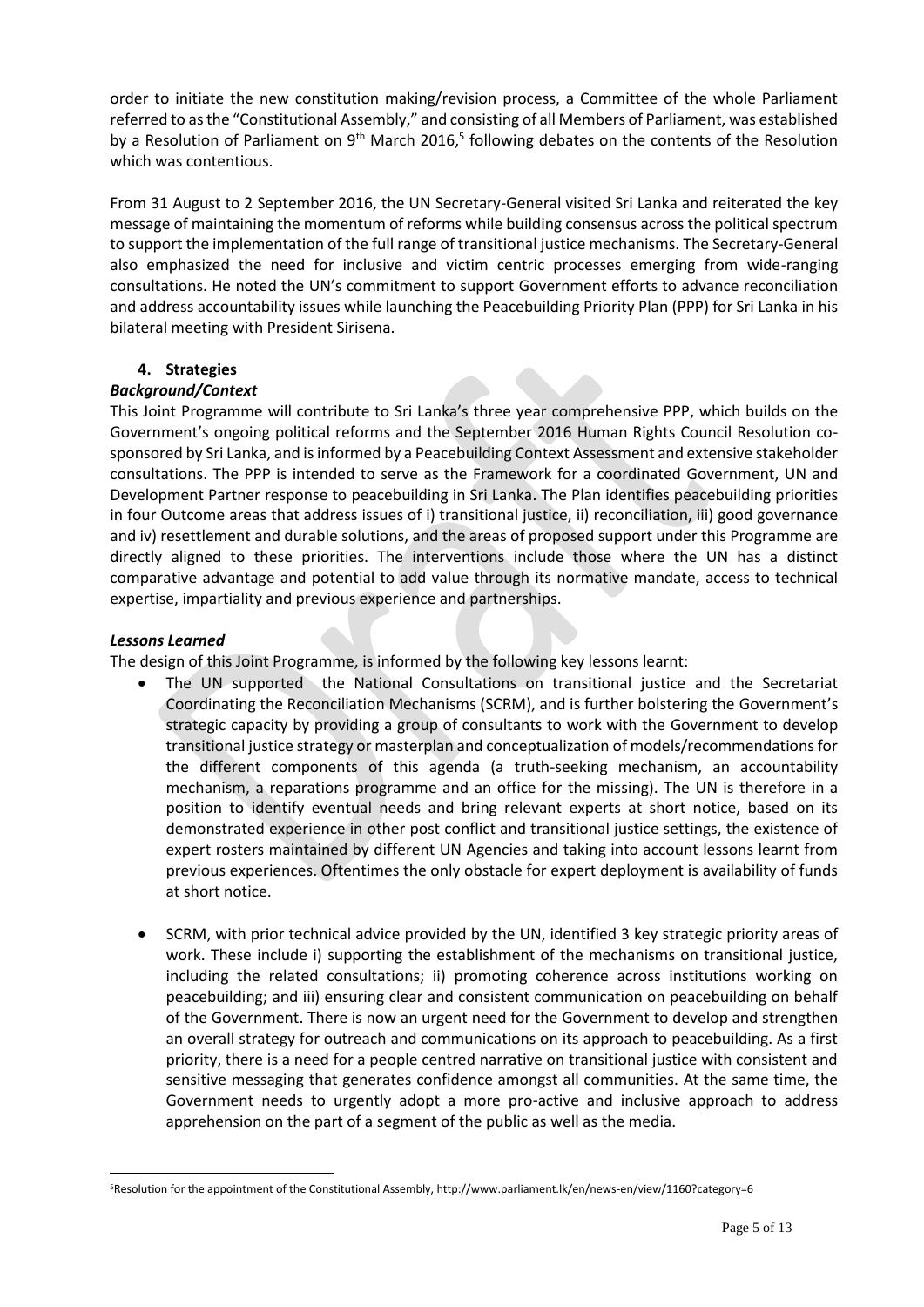- Following the Presidential elections in January 2015, the UN provided speedy technical assistance for drafting of the 19<sup>th</sup> Amendment to the Constitution, which was approved by Parliament in April 2015. This was a substantial step for democratic governance in a country. By reducing the term and prerogatives of the President, strengthening the oversight Commissions and Parliament as well as other provisions, the  $19<sup>th</sup>$  Amendment has paved the way for a progressive rebalancing of the three branches of Government the State (legislative, executive and judiciary) and for transformation of the governance culture in the country. The UN has continued its support in 2016, for the Constitutional Reforms process, and strengthening the institutional capacities of the Parliament of Sri Lanka.
- Each of the Provincial Administration in Sri Lanka are faced with the responsibility under the 13th Amendment to the Constitution, of addressing a number of competing challenges, some of which are unique to each region, which impede upon building trust and confidence between the state and the population, and thereby hinders the overall peacebuilding process in the country. It is also expected that the Administrations are likely to need to absorb and fulfil more responsibility with what is anticipated to be an increased devolution of power, through the Constitutional reforms process. Whilst the Administrations in the formerly conflict affected North and East were established only recently, and face extensive capacity constraints, they are currently receiving capacity support through the Immediate Response Facility of the UN Peacebuilding Fund and the EU funded Support to District Development Programme (EU-SDDP).Therefore it is considered a priority to extend equal capacity strengthening support to the other lagging Provincial Administrations to enable them to address the needs of the most vulnerable as well as negative perceptions that post-war capacity and other support is targeted only at the northern and the eastern provinces.
- The 19th Amendment to the Constitution reinstated the independence of 9 oversight bodies to a considerable extent,<sup>6</sup> with the Human Rights Commission of Sri Lanka (HRCSL) and the National Police Commission (NPC) being two Commission's playing critical functions in the current country context. Rebuilding the HRCSL as an independent, competent and trusted "A-status" institution, in compliance with the Paris Principles is therefore a critical part of Sri Lanka's transitional agenda. The Commission has a critical role to play in addressing what the OISL report termed a culture of "deep-seated and institutionalized impunity" which needs to be "tackle[d] comprehensively'<sup>7</sup> in order to avoid such violations being repeated. It is therefore a cornerstone of the guarantees of non-recurrence which form one pillar of the transitional justice agenda in Sri Lanka. The NPC although introduced through the 2001,  $17<sup>th</sup>$  Amendment of the Constitution with a mandate to oversee human resources management and deal with public complaints against the police, was through the  $18<sup>th</sup>$  Amendment to the Constitution made much less independent and in fact under *de facto* control of the executive. As a result, members of the police were fully under control of the executive.<sup>8</sup> Hence, though the Police Commission, and its secretariat, remained, in practice it could barely make an impact and had little, if any, credibility. The situation changed considerably following the 19<sup>th</sup> Amendment, bringing back the Police Commission with all its functions, and also expanding its functions to include making proposals and developing policy to improve the efficiency and independence of the police service. The UN has been providing technical support to both newly established Commissions, and the need for continued extensive capacity support to work in this renewed space, is recognized.
- Since coming into power in January 2015, the new Government has released over 3,500 acres of land, providing an opportunity for almost 4,500 families to return. The Government has also taken

 $\overline{a}$ 

<sup>&</sup>lt;sup>6</sup> 19<sup>th</sup> Amendment to the Constitution of the Democratic Socialist Republic of Sri Lanka, certified on 15 May 2015.

<sup>7</sup> OISL Report

<sup>&</sup>lt;sup>8</sup> Also, the 18<sup>th</sup> amendment limited the functions of the NPC to handling complaints only, as the Human Resources Management related functions were handled by the Public Service Commission.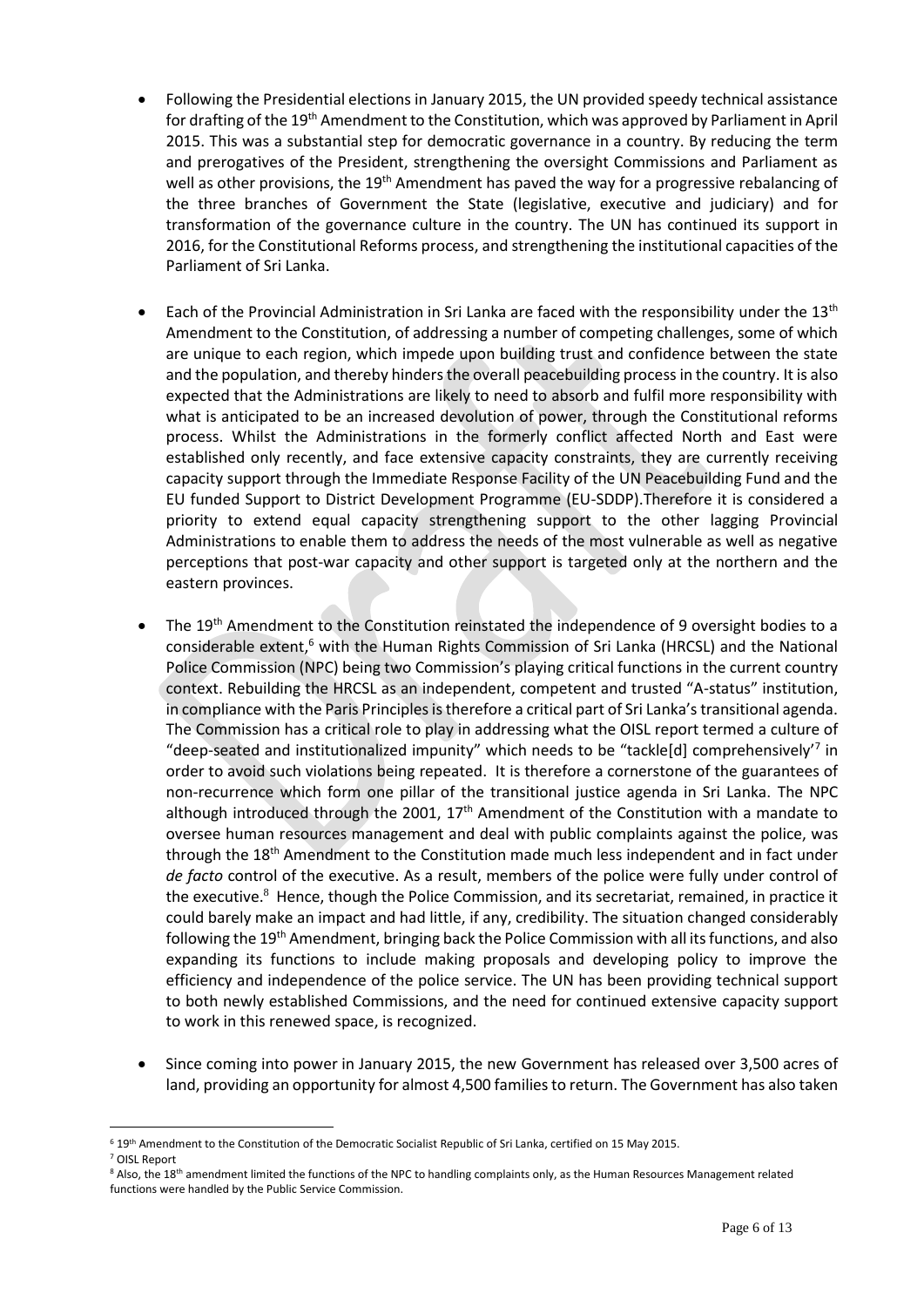steps to accelerate solutions to state land related issues that at the end of the conflict affected over 160,000 families in the North. At the same time, the "National Policy on Durable Solutions for Conflict-Affected Displacement", prepared by the Ministry of Prison Reforms, Rehabilitation, Resettlement and Hindu Religious Affairs (MoR) with technical assistance from the UN, was endorsed by Cabinet in August 2016, setting a framework of national standards based on national and international laws, principles and best practices in order to ensure that durable solutions are found for conflict affected displaced persons in Sri Lanka, including refugee returnees. The resettlement process in the former high security zones is a major test case on which the Government will be judged, especially by the Sri Lankan minority communities and diaspora. It is therefore essential that the Government is able to keep the commitments made in this regard in order to maintain the stability of the overall peacebuilding efforts.

 Additionally, having learnt from previous Joint Programmes, the need to design the Programme Frameworks, and particularly the Results Frameworks in consultation with the national partners, this Joint Programme adopted a process of consultation not only among the PUNOs, but also other UN agencies and respective national partners. The UN agencies having also the learnt the importance of monitoring the achievement of results, given the relatively short time frame of the Joint Programme, and significance in the particular point in time in Sri Lanka's country context, the Joint Programme, places emphasis on process monitoring, and documenting knowledge.

#### *The Proposed Joint Programme*

Against the above mentioned backdrop this Joint Programme proposes to support the following areas of work:

- *Outcome 1*: In the area of supporting the Government's commitment on transitional justice as expressed in the UNHRC Resolution, the Programme will allocate funds against the Transitional Justice Pillar of the PPP to respond flexibly, in a regularly and fast evolving context, to immediate requests for technical assistance/expertise in the field of transitional justice/implementation of the HRC Resolution. By channelling this support the UN can ensure that it is consistent, and is a substantial part of, the overarching transitional justice strategy. It can also ensure that it adheres to key principles of the strategy in terms of: 1. Compliance with international standards; 2. Victim centric; 3. Nationally owned; 4. Comprehensive, multidimensional approach; 5. Coordinated and 6. Gender sensitive. Strengthening the Government's strategic capacity will also imply identifying and training existing staff in the different Ministries that could act as Transitional Justice focal points in their respective areas. The Government will also continue relying on the Special Rapporteur on Truth, Justice, Reparations and Guarantees of Non Recurrence to play and advisory and technical support role and continue his regular visits to Sri Lanka. Funding would therefore be made available to support these visits and activities linked to the Special Rapporteur's advisory role.
- *Outcome 2*: In creating greater awareness and willingness among the public to engage constructively in the peacebuilding process, the proposed Joint Programme will firstly provide technical support and input into the design of an overall communications strategy on peacebuilding and related reforms. While this support will be routed through SCRM, the process of strategy development will also include other key Government partners including representatives of the President's Office, Prime Minister's Office and The Ministry of Foreign Affairs. The Programme's support will focus on contributing to build horizontal and vertical consensus for reforms, and fostering intra-Governmental mechanisms that promote clarity in messaging and consistency across the multiple ministries and Government agencies with related mandates. Further, emphasis will also be placed on sensitising key Government representatives and opinion leaders within society, who can serve as champions within different departments and regions for carrying forward messages and working to build a constituency supportive of reforms. The two-pronged support will look to build an independent discourse in the media, including print, electronic and social. The messaging and content will be informed by the results of the perception survey that was conducted in 2016, by the UN and SCRM and implementation will specifically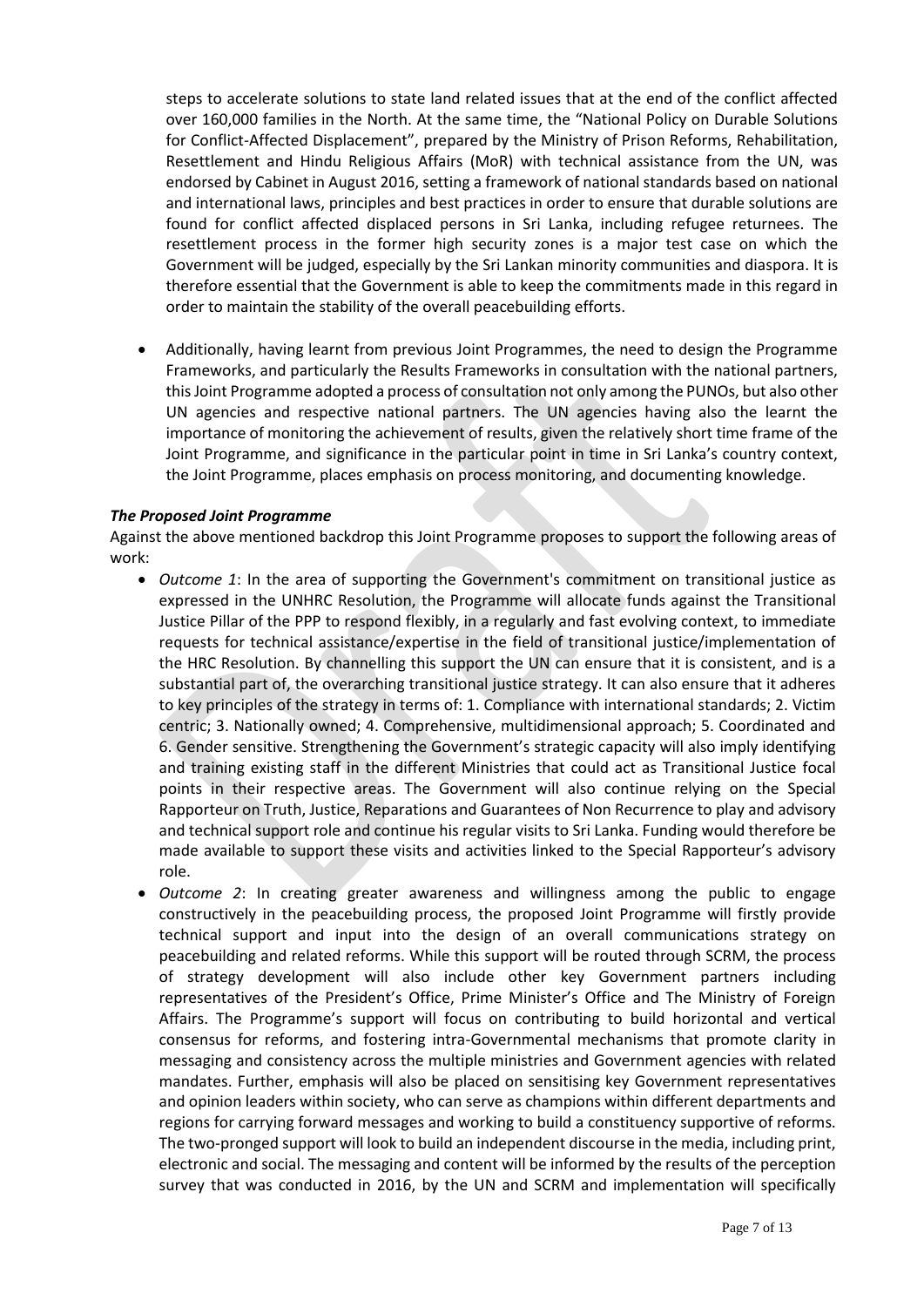target high priority locations as identified through the survey. Emphasis will be placed on humanizing different elements of the reforms, demonstrating their benefits to society as a whole, and ensuring consistency and clarity in messaging across all three languages.

- *Outcome 3*: In contributing towards improving people's sense of safety, and trust in the Government to effectively, efficiently, equitably and transparently respond to their needs, the Joint Programme will provide technical assistance and capacity development support towards:
	- 1. *Strengthening Parliament's role and functions in the constitution-making and reconciliation process*. Towards this end, technical advisory support will continue to be provided to the Constitutional Assembly's Steering Committee and its related Sub-Committees, on an as and when required basis. Technical assistance and capacity development support will also be provided to specific Sectoral Oversight Committees of Parliament for defining their roles and responsibilities and discharging their functions effectively, supporting the establishment of a coordination mechanism between the Sectoral Oversight Committees, Committees to develop a policy/legislative initiative, support to implement Committee oversite plans; assist the Speaker and Members of Parliament to discharge their functions as members of the Constitutional Council; and support identification and implementation of solutions for removing obstacles related to opening Committee meetings to the public.
	- 2. *Institutional strengthening support to Provincial Administrations to reinforce the state's commitment to decentralization and meeting the needs and aspirations of diverse communities at local level.* Therefore, the Programme will aim to provide technical support to Provincial Administrations, in the Uva, North-Western, North-Central, Central and Sabaragamuwa Provinces, for improved delivery of services, and strengthened planning. It is also proposed that a needs assessment in the Northern Province will also be supported.
	- 3. *Reinforcing the structural independence regained by the National Police Commission and Human Rights Commission through the 19th Amendment to the Constitution, by supporting these institutions to achieve quick gains in performing their mandate and rebuilding trust between the state and citizens.* Towards this end, the Commissions will be provided with dedicated technical advisory support, and capacity development support, focusing on strengthening its core functions, particularly relating to complaints management and investigations, and outreach and public engagement.
- *Outcome 4*: In supporting the resettlement process in Sri Lanka the Programme plans to provide immediate support to several of the Government's priorities that are designed to enable families to more quickly return to their land, secure their land tenure, and in so doing start re-building their lives and attaining durable solutions. To do this, the Programme will support operationalisation of the Policy on Durable Solutions for Conflict Affected Displacement, provide technical surge capacity to the Survey Department and Land Commissioner's Department to increase the rate at which land in former conflict affected areas can be surveyed and tenure regularised, and support the Government to identify the optimal modality for delivery of resettlement support through an integrated pilot approach.

#### *Sustainability of Results*

The leveraging effect of the different components under the programme is expected to be significant, and one of the key factors in ensuring sustainability of results. In some instances, results will serve to leverage or catalyse policy reforms whilst in others, they are intended to leverage and catalyse wider partnerships and further financial support for early peacebuilding initiatives.

Under Outcome 1, the flexible fund on transitional justice will enable the Government to rapidly and easily access high level technical expertise. Whilst this will be used to assist the Government to move forward with the design and subsequent operationalisation of the proposed transitional justice mechanisms, the tabling of international best practices and lessons from other experiences, can have a leveraging effect in terms of being used to garner support amongst stakeholders for the various proposals.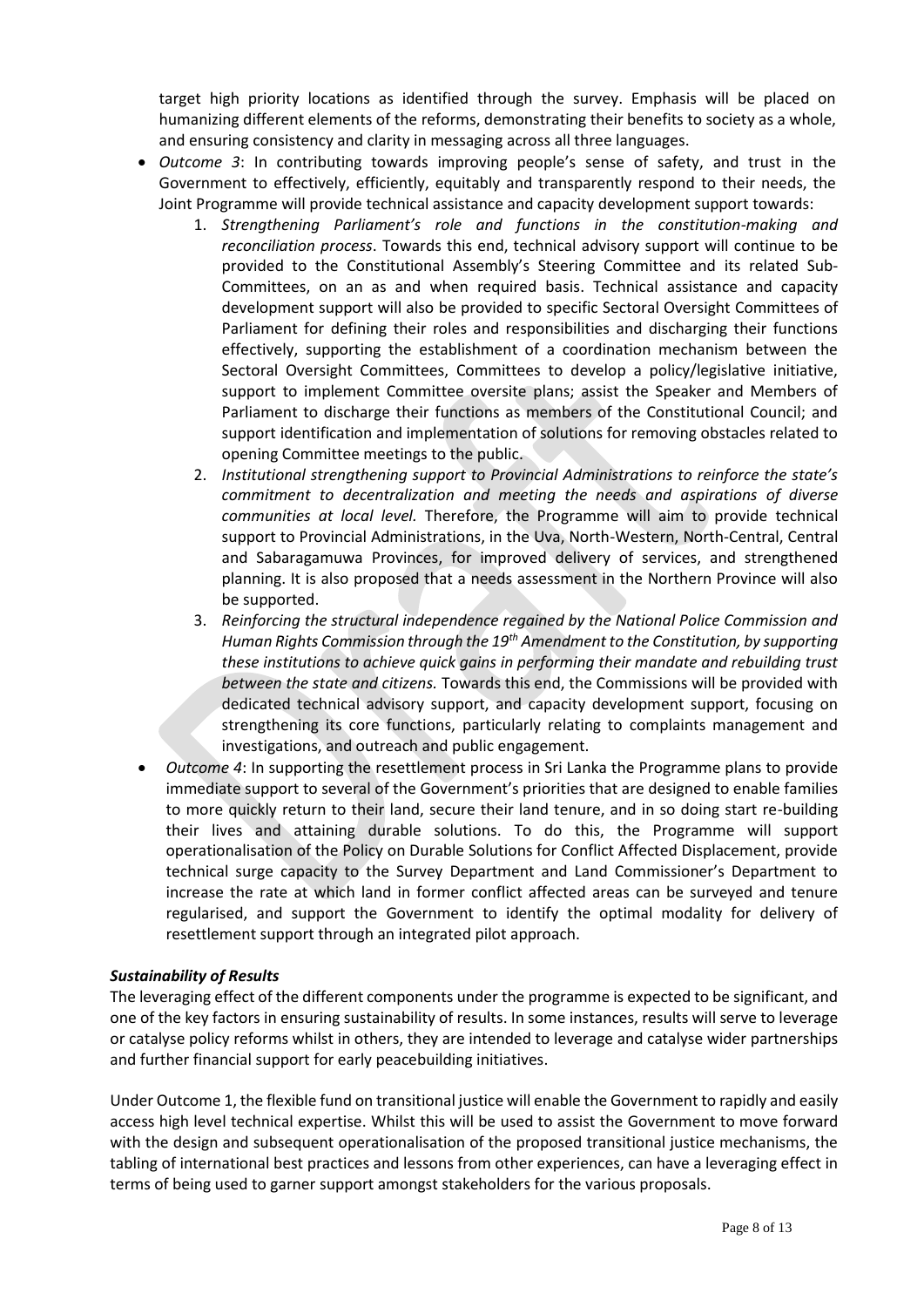Under Outcome 2, the implementation of the communications strategy is expected to leverage support within Government and amongst the general public for the proposed way forward. To maximise its leverage impact, the communication strategy is being informed by a nationwide peacebuilding perceptions survey that will enable the strategy to tailor messages and approaches according to the particular audience. Longer term support for communications will in part become fully institutionalised within SCRM as the office fully-establishes its communication's unit, with the UN envisaging to continue extending technical support in priority areas with funding support from the Peacebuilding Fund.

Under Outcome 3, strengthening the essential capacities of some of the most important institutions in Sri Lanka, is expected to enable them to build increased public trust and confidence in their role and function. Activities will be designed, implemented and monitored with the full engagement of the partner institutions, in order to now only strengthen ownership, but also enable adoption of essential practices/systems relating to planning, coordination, effective implementation and monitoring. The support to be provided to the Parliament of Sri Lanka, is expected to enable the Committee System established for the first time, to function with an improved efficiency, and substantive knowledge and exposure; support to the HRCSL and NPC, is expected to enable the Commissions to strengthen for example a core function relating to complaints management and investigations, and its research and evidence based decision making capacities on priority thematic issues, which are critical for peacebuilding; the support for the Provincial Administrations is expected to enable the Administration to improve the quality of its services to the people and also to leverage increased resources through the National budget or development partner resources, as a result of strengthened planning capacities.

Under Outcome 4, the support to Operationalise the Policy on Durable Solutions for Conflict Affected Displacement is intended to put in place the systems and procedures that will enable effective and sustainable implementation of the policy in the long term. At the same time, complementary to this, is the pilot testing of modalities for the delivery of basic services and livelihoods to resettled communities. Through these pilots, it is expected that optimal modalities will be arrived at and institutionalised through being integrated into the SOPs for the roll-out of the policy. Results from the pilots, will also be documented and promoted, with the high impact results being used to leverage or catalyse financial support for resettlement from longer term development partners. The technical support for faster redress of land related issues is designed as surge assistance to address a large backlog of cases, and is thus not sustainable. However, the systems and procedures that are strengthened in the process of delivering the assistance, along with the increased awareness amongst communities as to how to resolve certain land issues, will contribute to ensuring an overall more effective land surveying and land registration system into the future.

#### **5. Results Framework**

The Joint Programme Results Framework is detailed in Attachment 1.

#### **6. Management and Coordination Arrangements**

#### *Programme oversight*

Quality assurance, coordination, decision-making, Programme review and working-level oversight be will be provided by a Management Committee, co-chaired by the EU Delegation and the UN Resident Coordinator, and comprise of the implementing UN agencies (UNDP, UNICEF and UNHABITAT) and the Peacebuilding Fund Secretariat, anchored under the UN Resident Coordinator's Office. Representatives of partner UN agencies and beneficiary institutions will be invited as observers as deemed relevant or necessary.

It is proposed that the Management Committee meet at the start of the Programme to approve the proposed work plans, at mid-point to review progress, support identification of solutions to key challenges and approve any changes that might be required to the Programme scope/activities and at the end of the 18-month time-frame. Should the need arise the Management Committee will also meet on an ad-hoc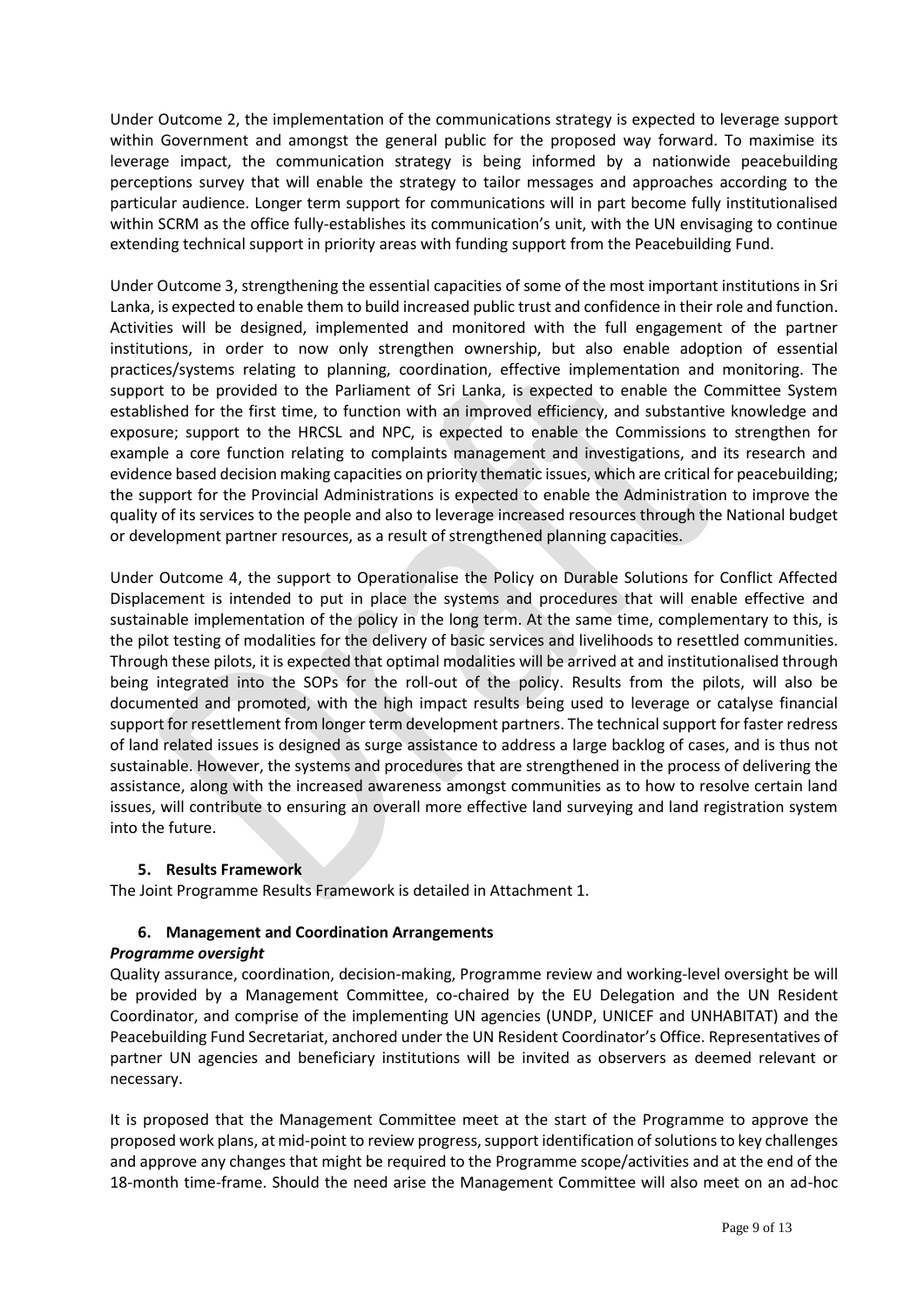basis, in the event for example there is a significant change in context. The Management Committee meetings will be coordinated by UNDP, on behalf of the UN system.

The co-chairs of the Management Committee will provide updates to the Peacebuilding Board on a biannual basis. The Board was established by the Government of Sri Lanka and the United Nations to oversee the effective implementation of the Peacebuilding Priority Plan (PPP), and is co-chaired by the Ministry of Foreign Affairs (Minister of Foreign Affairs/Secretary or in this absence by the SCRM) and the UN Resident Coordinator. Other members include representatives from the Government (including the Attorney General, representatives from line ministries and specialised institutions such as the SCRM and the Office of National Unity and Reconciliation), Provincial Administrations, the United Nations, the EU as representative for the Development Partners, an INGO representative and 3 national civil society representatives. Since this Programme also contributes directly to the PPP. Any oversight issues that cannot be adequately addressed by the Management Committee will also be elevated to the PBF Board for review. As such, the PBF Board will provide overall guidance for activities implemented under this Programme as part of its mandate to provide oversight for all Programmes that are within the framework of the PPP.



#### *Programme Management*

UNDP will be responsible for the management of the initiatives under Outcomes 1-3 of the Programme. Technical assistance for transitional justice (Outcome 1) and technical support to SCRM (Outcome 2) will be managed with the technical support of OHCHR and the RCO, and in close consultation with SCRM. Monthly planning and coordination meetings will continue to take place between UNDP, OHCHR and RCO to promote a strategic and coherent 'one-UN' approach to delivery of assistance to SCRM and transitional justice under the PPP, and this Programme will be included in the agenda. In addition, a coordination meeting with relevant technical agencies, such as UNWOMEN, IOM and UNICEF, and also with Working Groups (which will include partner institutions) proposed to be set up for initiatives funded by the UN Peacebuilding Fund will also be undertaken, to plan for the coordinated provision of technical support, which would be enabled through this Programme.

The initiatives in support of good governance under Outcome 3 will be managed by UNDP in close consultation with the respective Government counterparts including the Prime Minister's Office, the Parliament of Sri Lanka, the HRCSL, NPC, Ministry of Local Government and Provincial Councils, and target Provincial Administrations.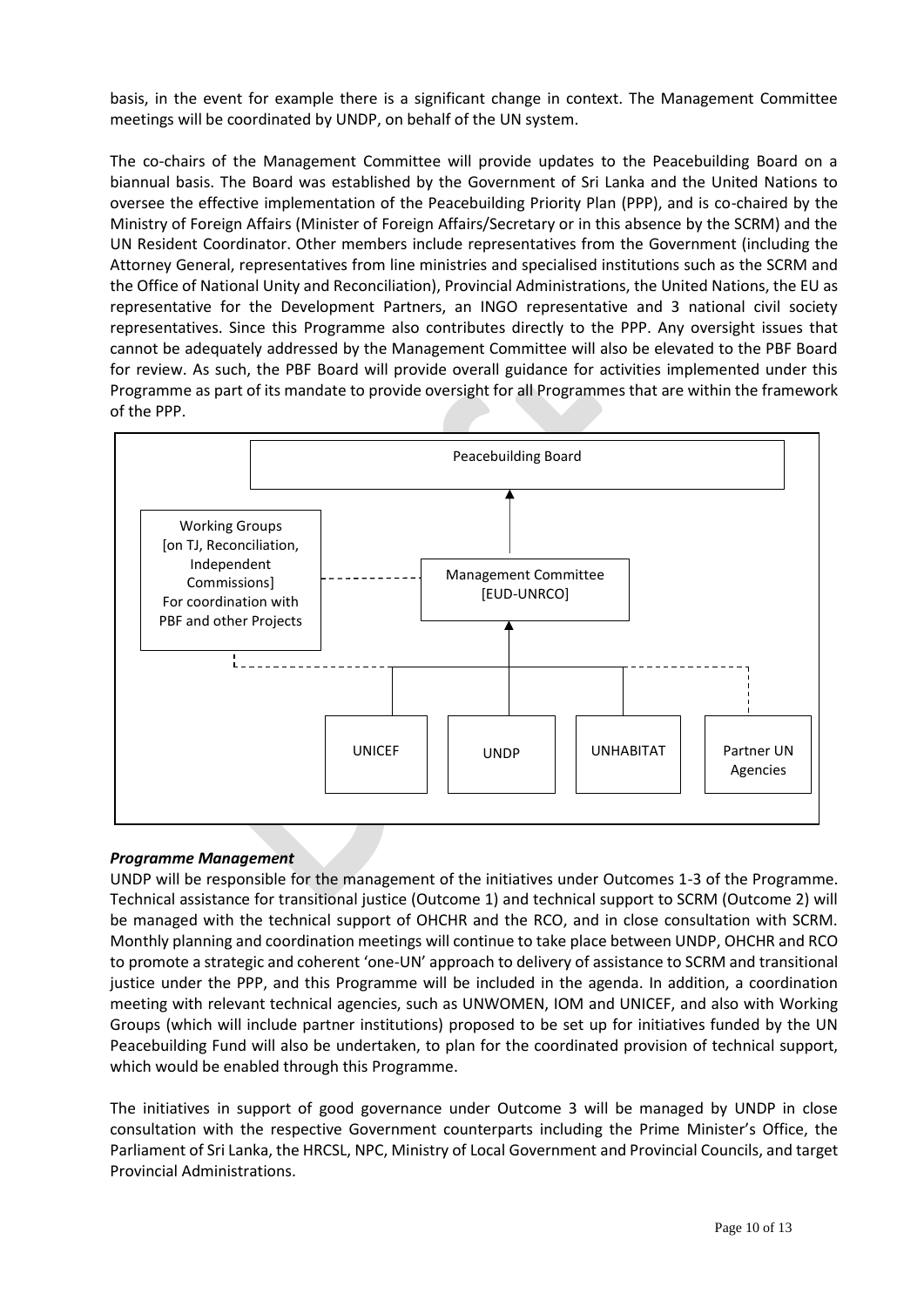UNDP, UNICEF and UN-Habitat will be jointly responsible for managing the outputs under Outcome 4, which focuses on resettlement. To promote coherence, ensure joint planning and implementation, the agencies will establish a working level group from among the UN agencies (drawing in the relevant Government and other partners as required) on a monthly basis. Additionally, a resettlement working group at the Colombo level chaired by the Ministry of Resettlement would be proposed to be established, meeting at least quarterly, and will be linked with District level working groups in Jaffna and Trincomalee. The District working groups, under the leadership of the respective District Administration, with the support of UNDP will bring together UN field colleagues (including the Regional Coordinator of the Resident Coordinator's Office), relevant representatives from the District and Provincial Administration and civil society.

#### *Programme Implementation*

To implement this Programme, UNDP will require a unique project office set-up, with a number of local offices in place. UNDP will primarily have in place a team based at the UN Compound in Colombo, that will overall manage and lead all Programme related work, including coordination efforts relating to the Management Committee, and support implementation, management, monitoring and consolidated reporting, and Outcome specific coordination as detailed above. The team will be supported by the UNDP Finance, Administration, Human Resources and Communications Unit, and the overall Programme quality assured by its Programme Unit. There will be overall a combination of dedicated personnel, and costshared support personnel that will work on this Programme, given the 18-month time-frame for completion, to increase cost-efficiencies and the heightened need to strengthen coordination and complementarity with other on-going peacebuilding initiatives supported by UNDP.

In order to best achieve results under Outcome 3, some of the UN/UNDP contracted personnel will be embedded within partner institutions such as the Parliament of Sri Lanka, NPC, HRCSL and the target Provincial Council Offices. UNDP will also the implement activities relating to Outcome 4, through embedding UN/UNDP contracted personnel within the Ministry of Resettlement, and through the use of its existing Field Offices located in the Jaffna District Secretariat and Provincial Council in Trincomalee.

While the partner institutions will be providing working space for these positions, it is expected that costs relevant to the Programme, on energy and water supplied to the office, facility management contracts including security fees and insurance, travel and subsistence for personnel working on the Programme, equipment, assets and furniture and all related maintenance, and materials and supplies, and IT and telecommunication services will be incurred by the Programme.

UNHABITAT will use its field office in Jaffna with three full time staff. All other support will be provided from Colombo on a cost-shared basis.

UNICEF Sri Lanka has offices in Colombo, Batticaloa - covering the Eastern Province - and Kilinochchi covering the Northern Province - and two out-posts covering Badulla, Uva and Central Provinces. The proposed interventions will be implemented through UNICEF's national and district offices in collaboration with relevant ministries and departments, provincial and district authorities and civil society organisations. Under the leadership of the Representative and Deputy Representative, UNICEF has technical experts in Child Survival and Development (which covers health, nutrition, water, sanitation and hygiene), Education and Child Protection both at the national level and in each of the district offices. UNICEF also has expertise in communications and planning, monitoring and evaluation which contributes to key behaviour change objectives and fosters results-based programme management and Programme visibility. These functions are facilitated by a strong operations and quality assurance structure within the office. Through this Programme, UNICEF will fund the placement of key staff [Kilinochchi Zone Office: Programme Manager (25%), Health and Nutrition Programme Officer (25%),Education Programme Officer (25%) and Batticaloa Zone Office:Water, Sanitation and Hygiene Officer (25%), Health and Nutrition Programme Officer (25%), Education Programme Officer (25%)] and will also use the funding to cover vehicle repairs and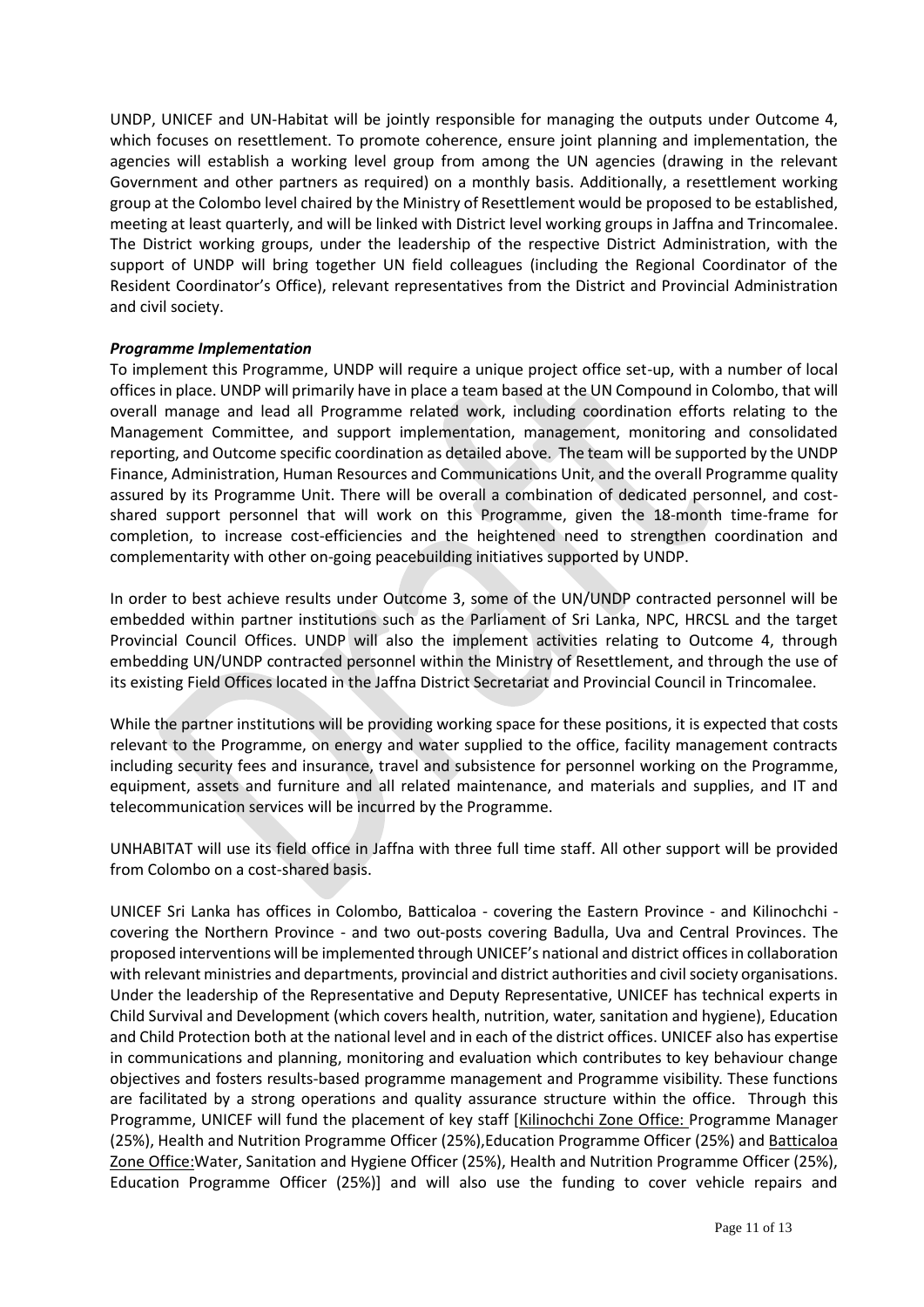maintenance; fuel related costs; utilities (electricity, water and telephone charges); office rent and office supplies.

As such, in line with European Commission decision, C (2016)3634 the funding will cover the following categories of costs:

- i. costs of staff, including administration and management staff, directly assigned to the operations of the project office. The tasks listed in the Description of the Action, undertaken by staff assigned to the project office will be directly attributable to the implementation of the Action.
- ii. travel and subsistence costs for staff and other persons directly assigned to the operations of the project office;
- iii. depreciation costs, rental costs or lease of equipment and assets composing the project office.
- iv. costs of maintenance and repair contracts specifically awarded for the operations of the project
- v. costs of consumables and supplies specifically purchased for the operations of the project office;
- vi. costs of IT and telecommunication services specifically purchased for the operations of the project office;
- vii. costs of energy and water specifically supplied for the operations of the project office;

costs of facility management contracts including security fees and insurance costs specifically awarded for the operations of the project office.

#### **7. Fund Management Arrangement**

The Joint Programme will be managed through the pass-through fund management arrangement, and accordingly the Multi-Partner Trust Fund (MPTF) Office will be appointed at the Administrative Agent.

While the Programme will be directly implemented by the PUNOs, where relevant for initiatives to be undertaken by the respective Government partner organizations, funding would be provided through a Letter of Agreement. Risks associated with funds transfers will be assessed through capacity assessments which are required as per the respective PUNO's Rules and Regulations, prior to signing agreements with the respective partner institutions.

#### **8. Monitoring, Evaluation and Reporting**

#### *Monitoring*

The different components of the Joint Programme, particularly Outcome 1- 3, will incorporate strong elements of monitoring through its activities, which would be required to enable documenting processes adopted, and progress achieved, including lessons learnt. In terms of monitoring, there will be ongoing monitoring of Output 4.3, under Outcome 4. In addition, and as a direct complement to the work under Output 4.2, UN-Habitat proposes to work with the Government counterparts to establish a database to monitor the progress of land surveys and issuance of land titles.

The Joint Programme Monitoring Framework is detailed in Attachment 2.

#### *Reviews*

A review of the Joint Programme will also be undertaken for Outcome 1-3, by UNDP, and for Outcome 4, jointly by UNDP, UNICEF and UNHABITAT, and presented to the Management Committee, by the midpoint of implementation. Quarterly progress reviews are also proposed to be undertaken at the working level for specific Outputs of the Programme, names Output 3.5 and 3.6, which focuses on support for the Human Rights Commission and National Police Commission.

#### *Evaluation*

The Joint Programme, will also be evaluated as part of the Evaluation that would be undertaken for the PPP to which it contributes. It is expected that this evaluation will be funded by the UN Peacebuilding Fund, and commissioned by UNDP, on behalf of the UN Peacebuilding Fund Secretariat, to which it contributes. Furthermore, given the pilot nature of Output 4.3 of the Programme, it is proposed that a dedicated evaluation will be undertaken to assess its results.